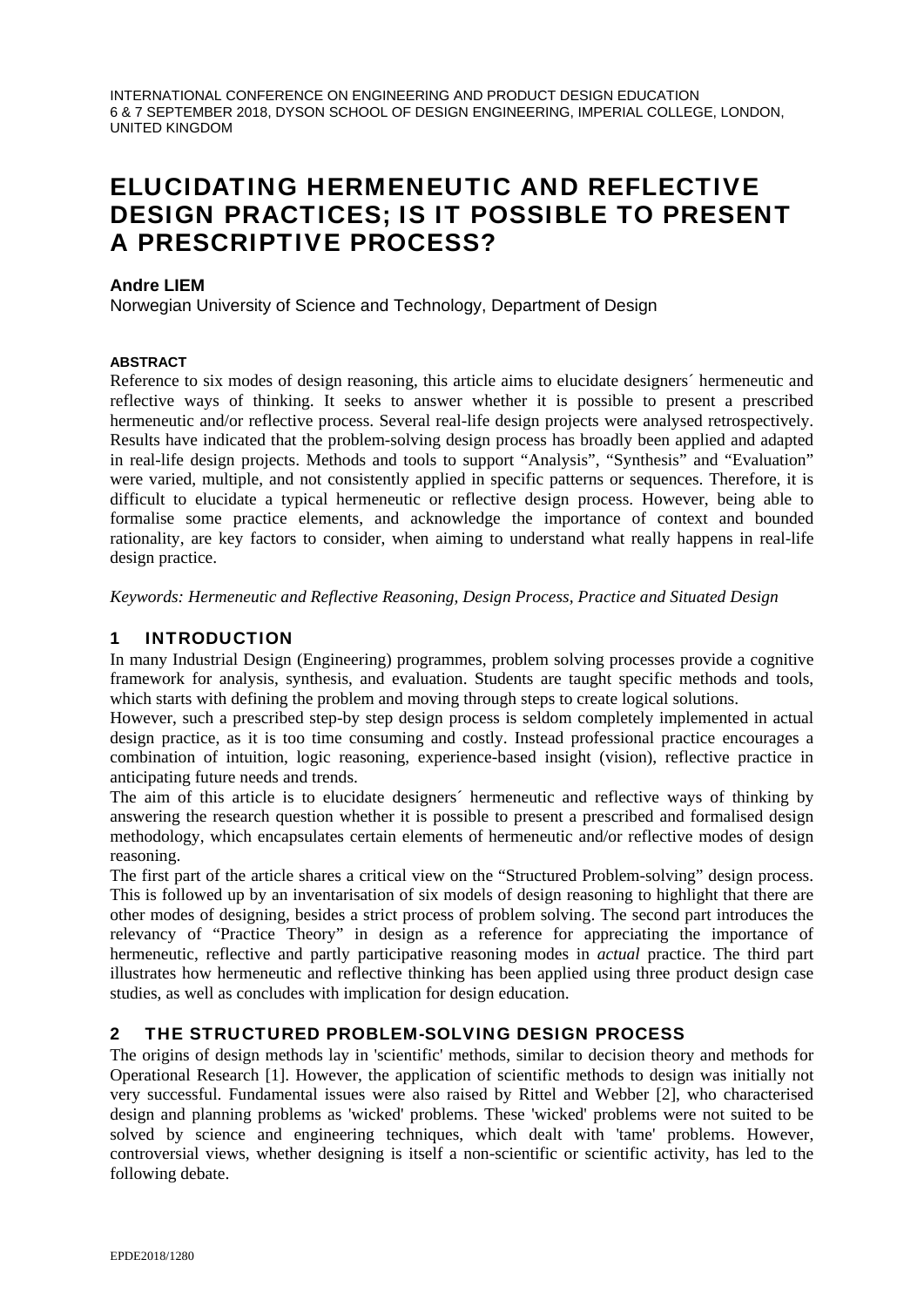According to Simon, designing is problem solving within an engineering educational context, whereby "design theory is aimed at broadening the capabilities of computers to aid design, drawing upon the tools of artificial intelligence and operations research." [3, p.114]. Its complementary design process design process operates within a closed, abstract system that is controlled and manipulated by a professional problem-solver and free from human judgment and experience [4, p.35]. However, it is difficult to acknowledge the existence of the "fully rational man" who knows the solutions of all mathematical problems and can immediately perform all computations, regardless of how difficult they are [5, p.3]. Human beings are very different, and their cognitive capabilities are rather limited. Therefore, the decision behaviour of human beings cannot conform to the ideal of full rationality.

This debate has enlarged the scope of "Design methodology" by including the study of how designers work and think, the establishment of appropriate structures for the design process, the development and application of new design methods, techniques and procedures, and reflection on the nature and extent of design knowledge and its application to design problems [6]. It has also led to the development of models and strategies for executing design projects. These are for example, systematic models of the design process, particularly in engineering design, and particularly from Germany [7] [8] [9]. Besides that, the emergence of 'concurrent' models of product planning and development has also been observed [10] [11].

To extend the debate concerning the above controversy, it is questionable how applicable these systematic models of the design process have proven to be in real-life design practice. The question here is: *Do designers adopt these prescriptive systematic models in their <i>actual design practices?* 

According to Cross [1, p.23] "Design methodology has become a much more mature academic field, but still suffers from a lack of confidence in it by design practitioners and it has had little (acknowledged) practical application". This has been somewhat confirmed by the phenomena that some aspects of the work concerning theory-building around the concept of 'designerly' ways of thinking and acting [6] [12] [13] has been challenged from a hermeneutic perspective by Coyne and Snodgrass [14].

## 3 MODES OF DESIGN REASONING

The adoption of Lie´s categorisation was based upon how the authors view the current discourse, which demarcates theoretical traditions with respect to models of design reasoning. Lie´s extensive literature review has led to a systematic framework [15, p.68], which illustrates the current dispute between positivistic/deliberate design approaches on one hand and the more reflected and embedded design approaches on the other hand. Explicitly, the six models of design reasoning are "Problem Solving", "Hermeneutic", "Reflective Practice", "Participatory", "Social", and "Normative".

*Problem-solving.* As discussed in the previous chapter, this model represents a systematic and deterministic approach to the design process inspired by engineering, the natural sciences, and the rise of the computer sciences in the mid-1900s [3]. Through a mechanistic world-view, the design process is partitioned into smaller sub-processes or sub-problems, which then can be solved through problemsolving methods [16]. For well-defined problems, this is still the most widely used model for dealing with the design process [17].

*Hermeneutic.* At the outset of the design process, the potential opportunities and the choices that designers face are practically infinite. In this approach, the designer must reduce this variety by aiming for a sustained and increasing understanding of the designed product, its contexts, values, and functions until the designer decides that saturation has been reached [14]. This means that he or she needs to capture the complexity of views, which are socially and historically influenced, instead of narrowing them to a few categories of ideas. Inevitably, the designer's personal experience and subjectivity in the design process play a key role. Designing focuses on these conjectural conversations in context and interactions among stakeholders.

*Reflective Practice*. The constructionist reflection-in-action theory, proposed by Schön [18], is perceived as a reaction to the rational problem-solving philosophy. As design problems are unique and difficult to generalise, it focuses on the designers' or developers' actions and efforts, with respect to reflective and conjectural conversations with the situation to reinterpret and improve the problem as a whole. Methods applied by the designer are to be based on acquired knowledge, experience and reasoning.

*Participatory.* Designers act as facilitators to mend the gap between their own perception and understanding of "Design" problems and those of stakeholders. In this co-operative or participatory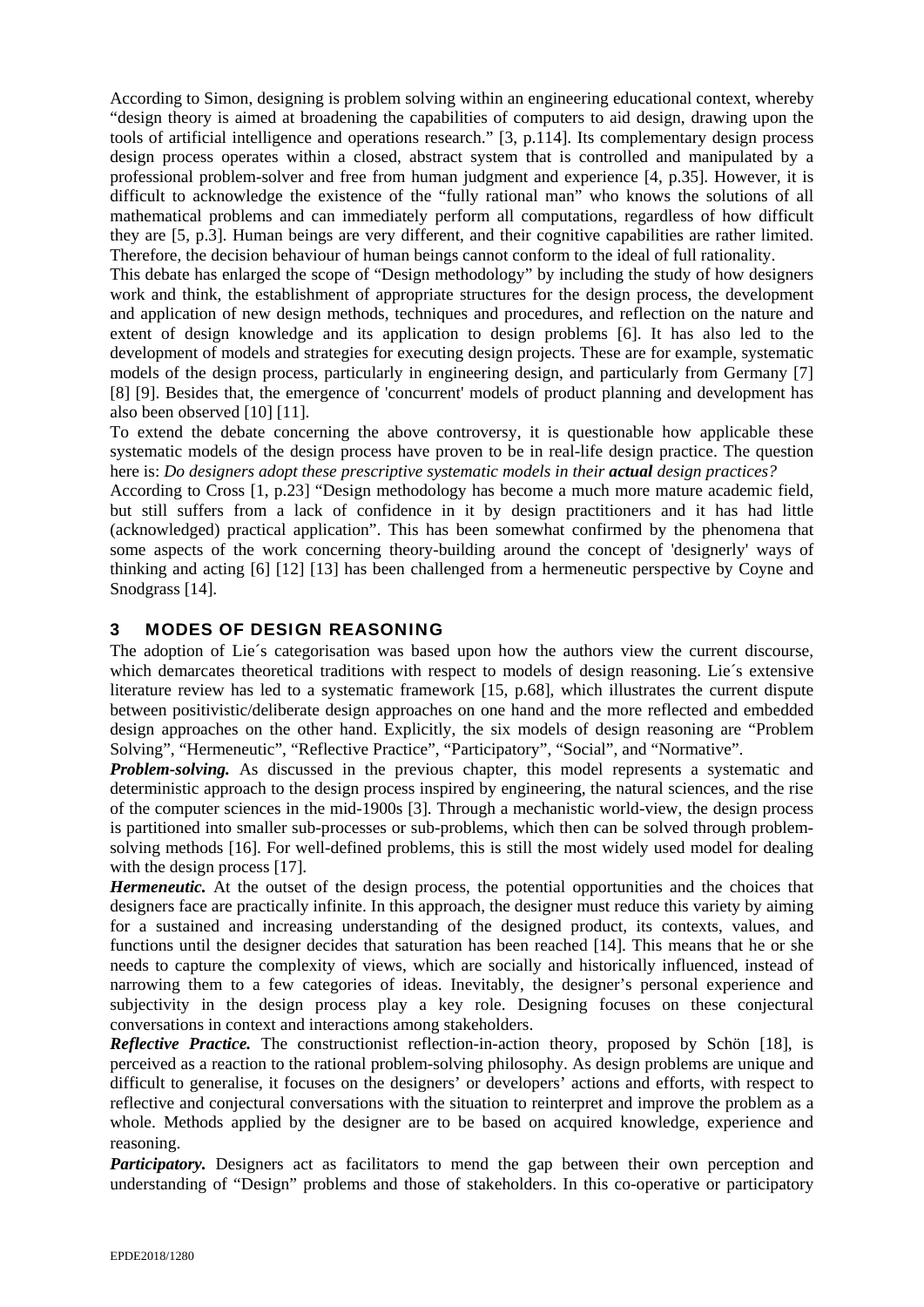design activity of interpretation, information gathering and facilitation, users make critical decisions in the design process. This turned out to be an acceptable way of dealing with these "wicked" problems [19]. Sanders and Stappers provided an historical overview of participatory design and co-design, as they underlined a transition from a user-centred approach, towards a user that actively participate in the design process [20].

*Social.* As design activities are enabled by the social community in which they are situated, a growing conscience of the designer's role in the society marked the beginning of a social model of the design process [21] [22]. Hereby, professional reasoning is not a personal competency but based on the collective wisdom of a community of practitioners, where the scope was more than to promote social and economical sustainability. Buccarelli underlined the impact of design engineers' decisions in peoples' everyday life [23], as well as described the nature of the process as a sense of 'social construction', denying the validity of simple linear models of the design process.

*Normative.* In this prescriptive model, "Design" solutions are fitted to certain standards, values and conventions in accordance to their role and responsibility. The normative framework can be understood as guidelines that should be followed in order to satisfy certain criteria, for example ideals of user/product experience [24], manufacturability or sustainability [25]. This way of thinking is often referred to as Design for X [26], where the X denotes a certain aspect of the design.

## 4 PRACTICE THEORY AND SITUATED DESIGN

Practice theory is relevant in guiding designers, students and educators to be more conscious "anthropological" thinkers by bridging the gap between design thinking and design research. In other words, design and research goals intertwine with the goals of real-world practice. Inevitably to understand the deeper connections between research and design through design thinking, and to argue for their increasing similarity in terms of knowledge creation and innovation, the conceptual relationship between practice, praxis and practitioners will be discussed below.

First to make the distinction between practice and praxis, practice guides activity, while praxis is the activity itself. Hereby, 'practices' refer to shared routines of behaviour in the broadest sense, including traditions, norms and procedures for thinking, acting and using 'things' [27, p.619]. Praxis refers to what people actually do. Practitioners are the actors, who make, shape, investigate and execute. They include senior (strategic) design executives, designers, researchers, makers, prototypers, etc.

The concept of "Praxis", which encompasses "Practice", is complex and diffuse. It embraces routine and non-routine, as well as formal and the informal, activities at the corporate centre and at the organisational periphery [28]. These activities include meetings, conducting interviews, presenting concepts, entertaining potential and existing customers, talking with suppliers and distributors on the phone, organising and conducting usability studies, ad-hoc "firefighting", and many more.

The notion that particular activities cannot be detached from society, because the rules and resources it furnishes are essential to their action, leads us to the concept of "Situated Design". As such, design processes and methods should not be described as though they are universal and can be applied in the same way across contexts [29]. They take place in particular situations and are carried out from embedded positions [30] [31]. In other words, design is situated to highlight the interactions and interdependencies between designers, designs, design methods, and the use situation with its actors, activities, structures, particulars, and broader context. This means that design is in line with Gibbons views on scientific knowledge as being practice-oriented [32]. It stresses that analysis and design should be carried out in continuous dialogue with the field and in collaboration with participants. Complementary to "Situated Design", Haraway [30] introduced *situated knowledges* by arguing that knowledge is situated and partial. As knowledge production takes place under specific historical, political, and situational circumstances, it is embedded in context [33].

A situated design approach emphasising the complex relation between the context and the design situation at ground level, involve different actors and stakeholders, as well as societal structures dictated by institutions, regulation, market mechanisms, and so forth.

The connectivity between "Practice Theory" and "Situated Design" challenges designers to work with the routine and the non-routine, the formal and the informal. As such, a need for a more practiceoriented design process may arise. This process should fit typical contexts and be able to stretch them when aiming for innovative solutions.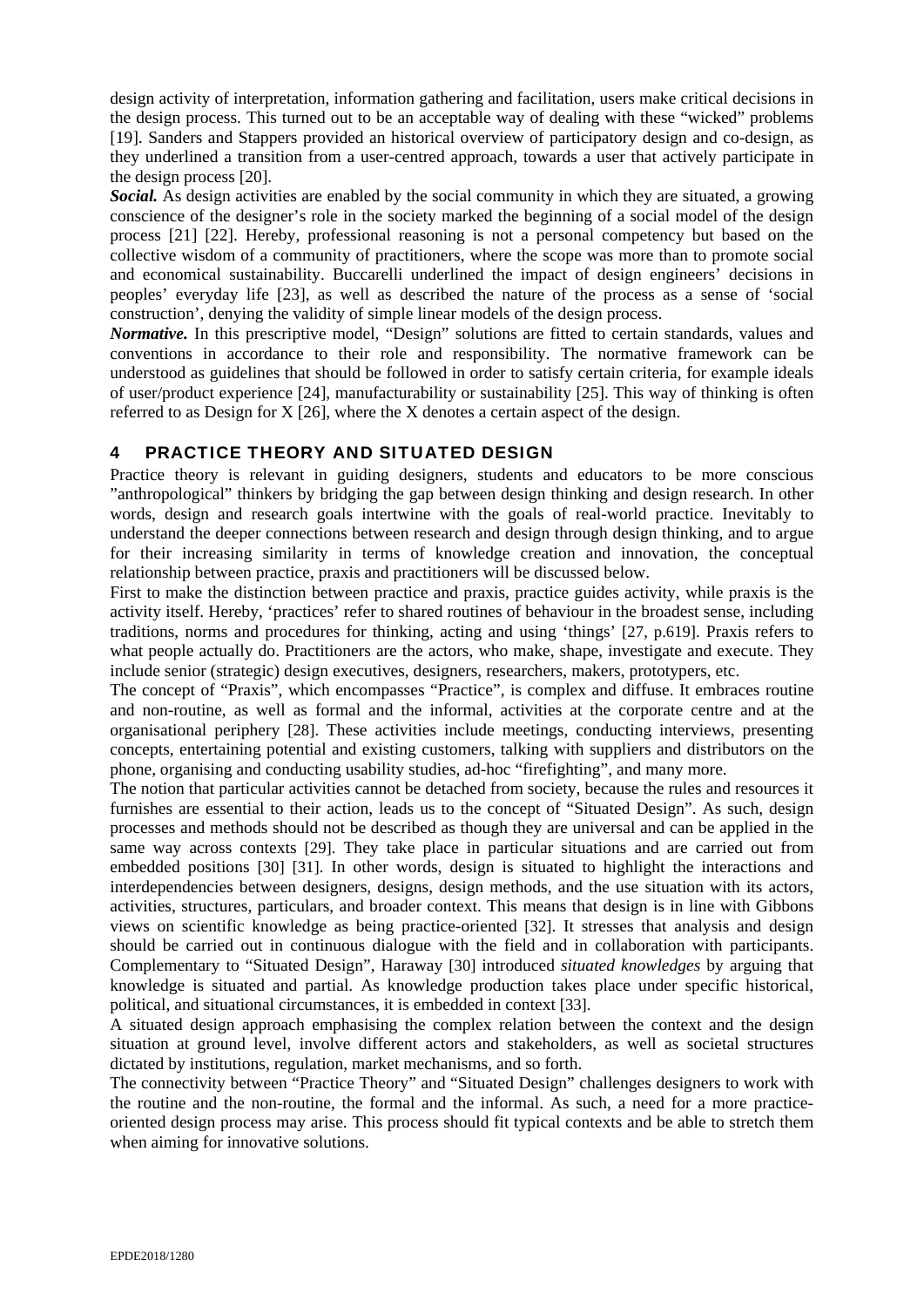# 5 CASE STUDIES

In this section, three cases will be presented to illustrate the hermeneutic and reflective practice movements in past product design projects.

These projects were:

- Interior Customisation of Singapore Fast-Response Police Car
- USB- Memory Stick for Customer Recruitment
- Land-side Airport Luggage Trolley for Changi International Airport

## **5.1 Interior Customisation of Singapore Fast-Response Police Car**

In 2001, the Singapore Police Force (SPF) launched initiatives to improve and enhance the installation and use of equipment to optimise its fast response operations using police patrol vehicles with invehicle information and communication systems. These Fast Response Cars (FRCs) include mandatory elements, such as an on-board computer terminal and keyboard, radio and data transfer communication equipment in the front area of the vehicle, as well as efficient storage of other equipment and tools required for Fast-Response Operations, such as bolt cutter, roadblock signs, riot shields etc. in the rear area of the vehicle.

Through an iterative trail-and error process, a reflective practice-oriented approach was adopted in the conceptualisation and detail design of the interior customisation. Foam and cardboard models (see Fig.1) were used to obtain better knowledge on how the electronics, equipment and tools need to be arranged in a constrained space with respect to the user. Furthermore, fact that customisation has not been integrated and was referred to independent sub-contractors and designers, was a matter of *"Situatedness".* The established car manufacturers, who provided the Fast-Response-Cars, were concerned about responsibility issues.



*Figure 1. Foam models to explore the positioning of equipment in the front and rear interior of the vehicles* 

## **5.2 USB- Memory Stick for Customer Recruitment**

In this "Lady´s Card" credit card campaign, the United Overseas Bank of Singapore (UOB) commissioned the design and development of a USB memory stick *(Fig.2)* to recruit female applicants. The contract manufacturer was able to purchase the electronics and mould the plastic parts against significantly affordable prices. This made it attractive for UOB bank to purchase large quantities to be distributed as an ancillary reward for successful female credit card applicants.

In *"praxis"*, a reflective approach was adopted in the conceptualisation of the USB stick. The sourcing of electronics was done at relatively low cost from a Taiwanese supplier*. (At that time, in 2003, the USB technology was expensive and newly patented, but as Taiwanese manufacturers were not subjected to intellectual property rules and regulations, they were able to copy unrestrictedly).* 

The oval shape of the electronics, which was coincidental, suggested the presence of symmetry lines. From a reflective practice perspective, these lines led to the idea of developing symmetrical plastic parts, saving tooling costs.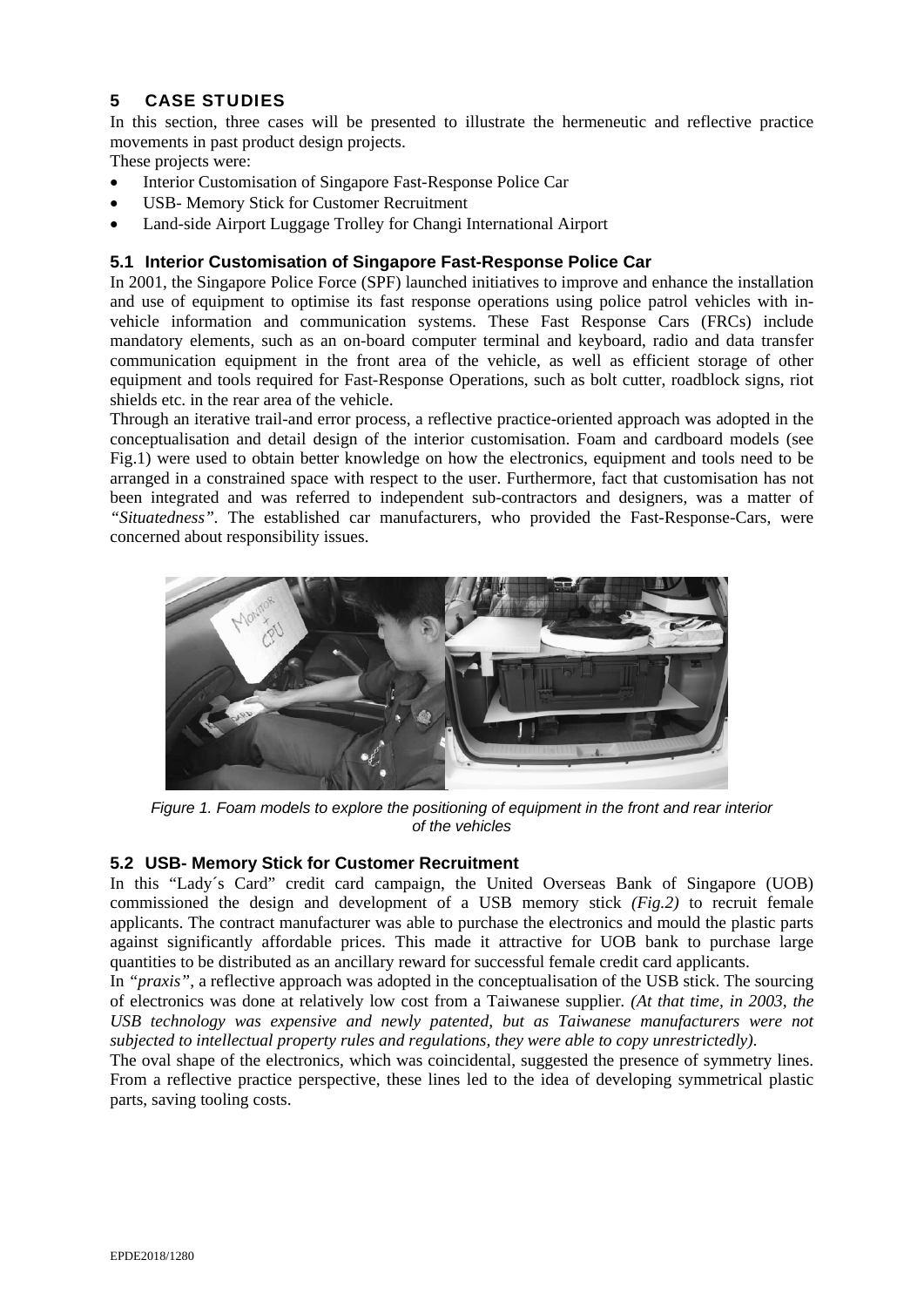

*Figure 2. Low-cost USB Memory Stick for Enticing Prospective Credit Card Customers* 

## **5.3 Land-side Airport Luggage Trolley for Changi International Airport**

In 2003, a collaborative project was initiated among the National University of Singapore (NUS), Design Division, a German airport trolley manufacturer and Changi International Airport. The brief was to look beyond the trolley as merely a means to transport luggage. Several rounds of participatory design and user-testing were conducted. Complemented by a hermeneutic approach, where designers advocated their professional experiences, views and visions of future air-travel, many concepts *(Fig.3)* involving communication and information *(e.g. trolley as hotspot, trolley as an interactive entertainment and information hub, etc.)* and ancillary uses *(e.g. trolley to transport children, trolley as a resting place etc.)* were proposed. Hermeneutic design reasoning was facilitated by having a good grasp of the situated context. Location, demographics of travellers, airport regulations, traveling and interaction culture *(e.g. meeting and saying good bye, amount and type of luggage to transport, etc.)*, contributed to discussions, reflections and speculations, which led to a broad range of future concepts.



*Figure 3. Different Concepts of a Land-side Airport Trolley* 

## 6 IMPLICATIONS FOR DESIGN EDUCATION

As a response to the research question the three projects supports the phenomenon that emergent design activities based hermeneutic and reflective reasoning are equally important as being deliberately guided by prescriptive and structured design processes. An essential factor, which puts hermeneutic and reflective thinking in the forefront, is context typicality and dependence. In other words, actual design practice is driven by context and interactions among stakeholders, and is most likely emergent. In terms of design education, a practice frame work should be introduced to facilitate the choice of prescribed, routine and non-routine design activities. Such a framework will not be able to prescribe a holistic stepwise procedure on how to start and end a design project. Instead, it focusses on helping students to choose typical design tools help to complement emergent and deliberate design activities.

In terms of mentorship, faculty should develop students´ sensitivities and interests to reflect on societal, technological, economic, environmental and political issues and trends. Besides, exposing them to using certain tools, they should be trained to think in causalities. This means that students should be subjected to (literature) sources, materials, experiences, cultures, etc. so that they are able to analyse and conjecture, think linear and non-linear; and think deductive, inductive and abductive. Once students are able to adopt the above modes of thinking and attitudes towards designing, they will be in a better state, not only to analyse information and develop concepts, but also to create new knowledge and futures.